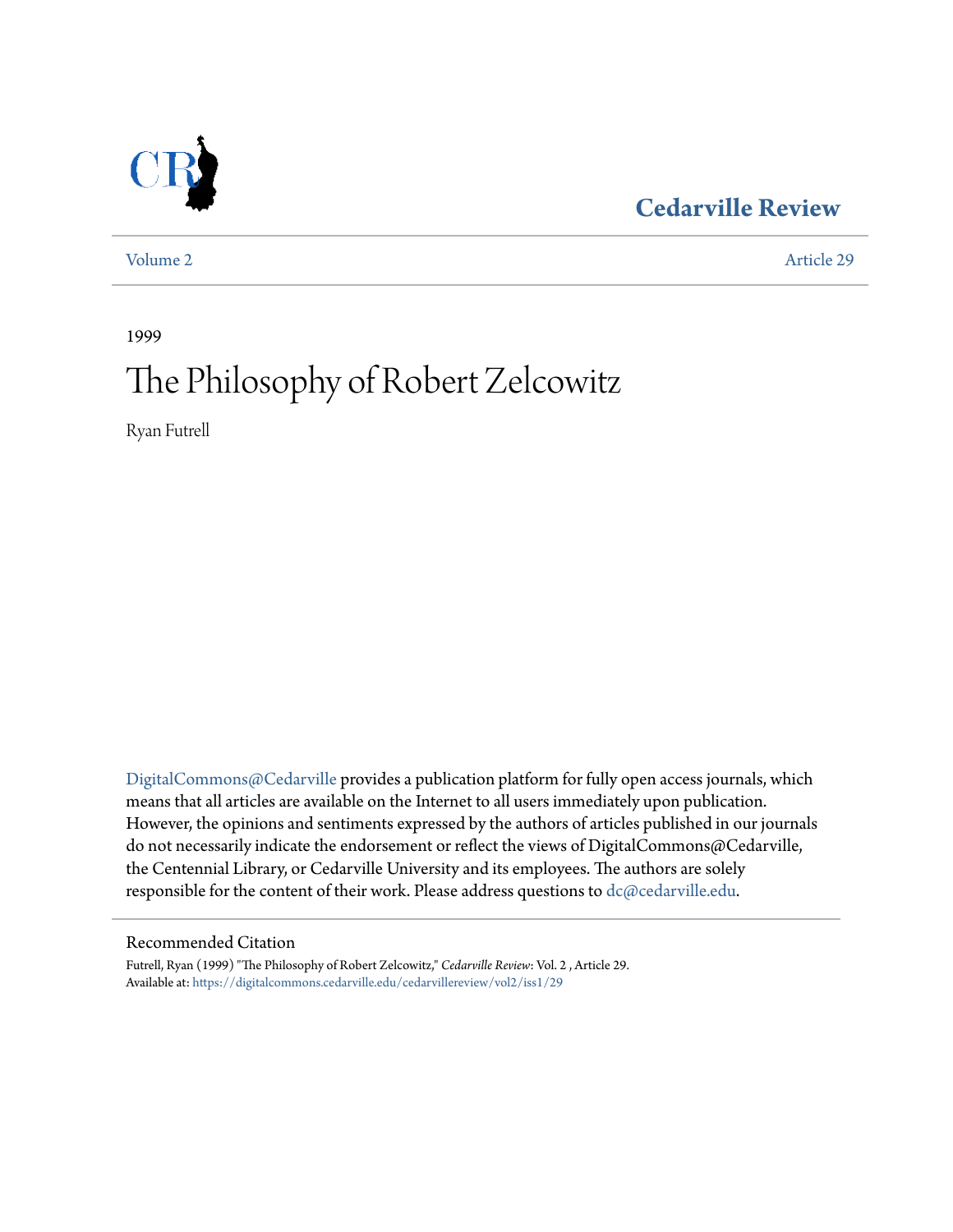## The Philosophy of Robert Zelcowitz

Browse the contents of [this issue](https://digitalcommons.cedarville.edu/cedarvillereview/vol2/iss1) of *Cedarville Review*.

### **Keywords**

Poetry

# **Creative Commons License**<br> **C** 000

This work is licensed under a [Creative Commons Attribution-Noncommercial-No Derivative Works 4.0](http://creativecommons.org/licenses/by-nc-nd/4.0/) [License.](http://creativecommons.org/licenses/by-nc-nd/4.0/)

Follow this and additional works at: [https://digitalcommons.cedarville.edu/cedarvillereview](https://digitalcommons.cedarville.edu/cedarvillereview?utm_source=digitalcommons.cedarville.edu%2Fcedarvillereview%2Fvol2%2Fiss1%2F29&utm_medium=PDF&utm_campaign=PDFCoverPages)



This poetry is available in Cedarville Review: [https://digitalcommons.cedarville.edu/cedarvillereview/vol2/iss1/29](https://digitalcommons.cedarville.edu/cedarvillereview/vol2/iss1/29?utm_source=digitalcommons.cedarville.edu%2Fcedarvillereview%2Fvol2%2Fiss1%2F29&utm_medium=PDF&utm_campaign=PDFCoverPages)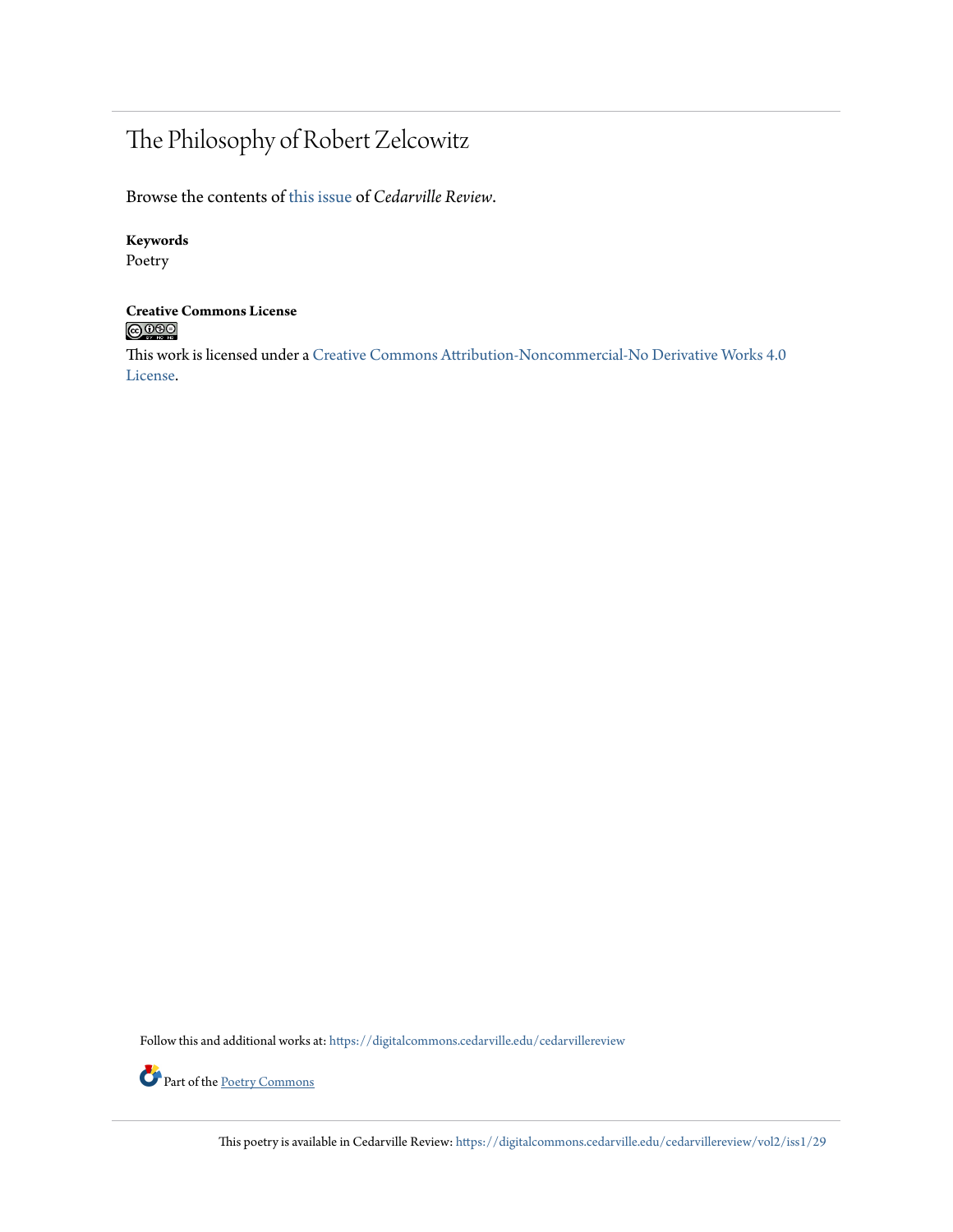### *Ryan Futrell*

### **The Philosophy of Robert Zelcowitz**

When Ben and Paul and I Were at that age when children know That life is nothing that can be taught Or merely learned in school, We met Robert Zelcowitz.

When we spent nights at coffee bars And wrote our verse on napkins or In little blue notebooks tucked away In the pockets of our coats, We met Robert Zelcowitz.

When we thought that love Was coming when the weather warmed Thinking spring meant romance And winter was for cigarettes, We met Robert Zelcowitz.

When youth had nearly passed And Ben and Paul and I knew That growing old meant dying young Or dying soon enough, We met Robert Zelcowitz.

\* \* \*

At twenty-two The face in the mirror seems less noble Than my own. That summer When Robert Zelcowitz opened up our Eyes I knew.

**page 54** *Ryan Futrell*